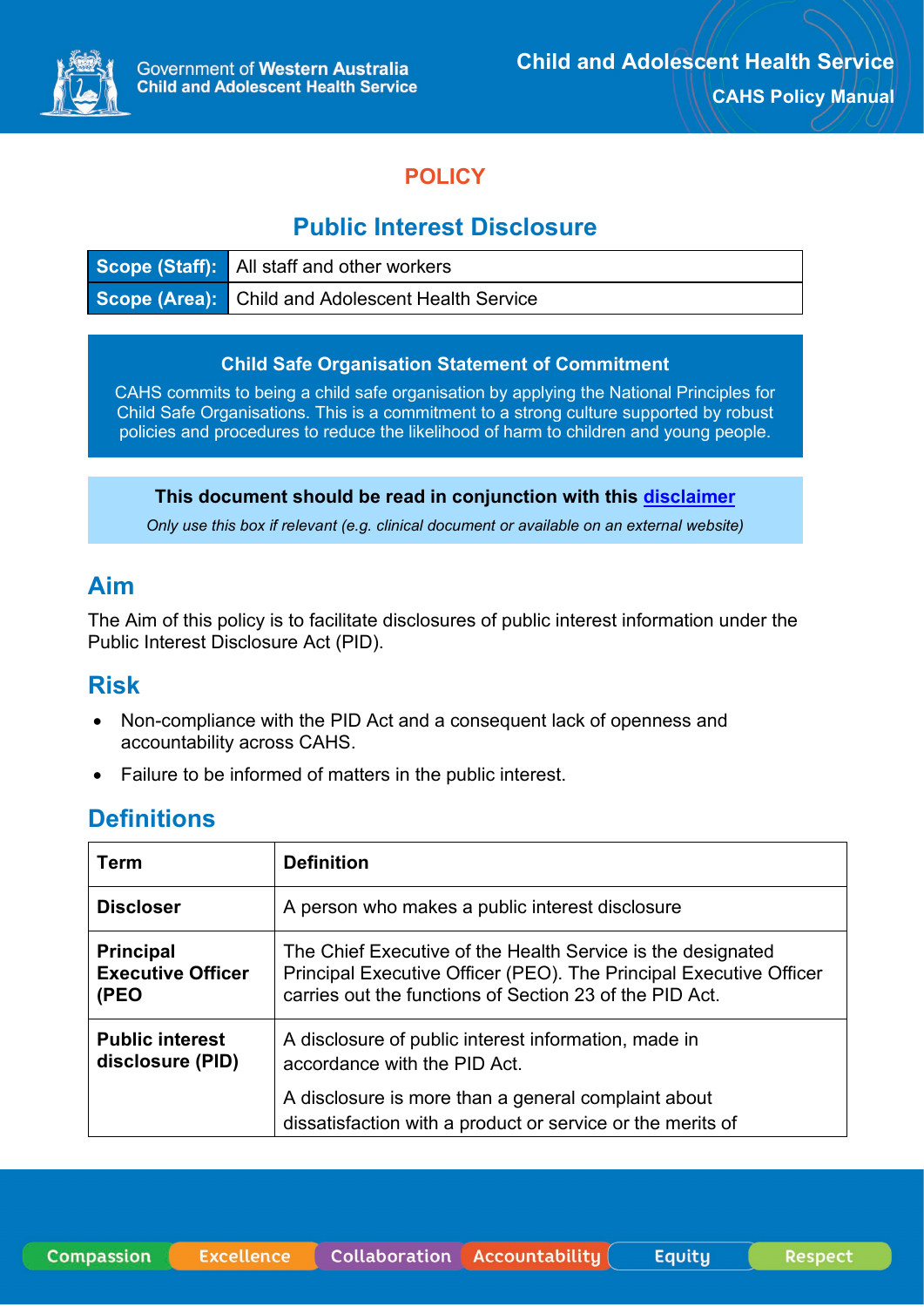|                                         | government policy. It is more than a personal grievance that<br>can be resolved by agreement between parties.                                                                                                                   |  |  |
|-----------------------------------------|---------------------------------------------------------------------------------------------------------------------------------------------------------------------------------------------------------------------------------|--|--|
| <b>PID Officers</b>                     | A PID Officer is the Proper Authority as defined by Section 5 (3) (a-<br>g) of the PID Act, who receives and manages public interest<br>disclosures in accordance with the PID Act.                                             |  |  |
| <b>Principal PID</b><br>Officer (PPIDO) | The PPIDO plays a central co-ordinating role within CAHS<br>for PIDs. The position of CAHS Manager, Integrity and<br>Ethics is the appointed Principal PID Officer within CAHS.                                                 |  |  |
| <b>Staff</b>                            | For the purposes of this policy, the definition contained in the<br><b>WA Health Code of Conduct is applicable:</b>                                                                                                             |  |  |
|                                         | i. Staff members of CAHS, as a Health Service Provider,<br>as defined by the HS Act:                                                                                                                                            |  |  |
|                                         | a) an employee in the Health Service Provider;                                                                                                                                                                                  |  |  |
|                                         | b) a person engaged under a contract for services by the<br><b>Health Service Provider.</b>                                                                                                                                     |  |  |
|                                         | ii. Trainees, students, volunteers, researchers, contractors<br>for service (including all visiting health professionals and<br>agency staff) and persons delivering training or<br>education within a Health Service Provider. |  |  |

# **Principles**

- CAHS is committed to the aims and objective of the **[Public Interest Disclosure](https://www.legislation.wa.gov.au/legislation/statutes.nsf/main_mrtitle_767_homepage.html)  [Act 2003](https://www.legislation.wa.gov.au/legislation/statutes.nsf/main_mrtitle_767_homepage.html)** (**PID Act**) and to supporting disclosures by staff members, contractors or members of the public, about corrupt or other improper conduct. This Policy is underpinned by the PID Act.
- CAHS is committed to ensuring appropriate and transparent integrity governance arrangements which includes the identification and management of integrity risks and providing clear mechanisms for reporting matters of public interest under the PID Act.
- CAHS does not tolerate reprisal action against anyone who makes or proposes to make a public interest disclosure (**PID**) and will take all reasonable steps to protect disclosers from any detrimental action in reprisal or victimisation for making a public interest disclosure.
- The PID Act only applies to appropriate disclosures of public interest information.
- A disclosure must relate to a matter of public interest and tend to show wrongdoing by a public body when performing a public function.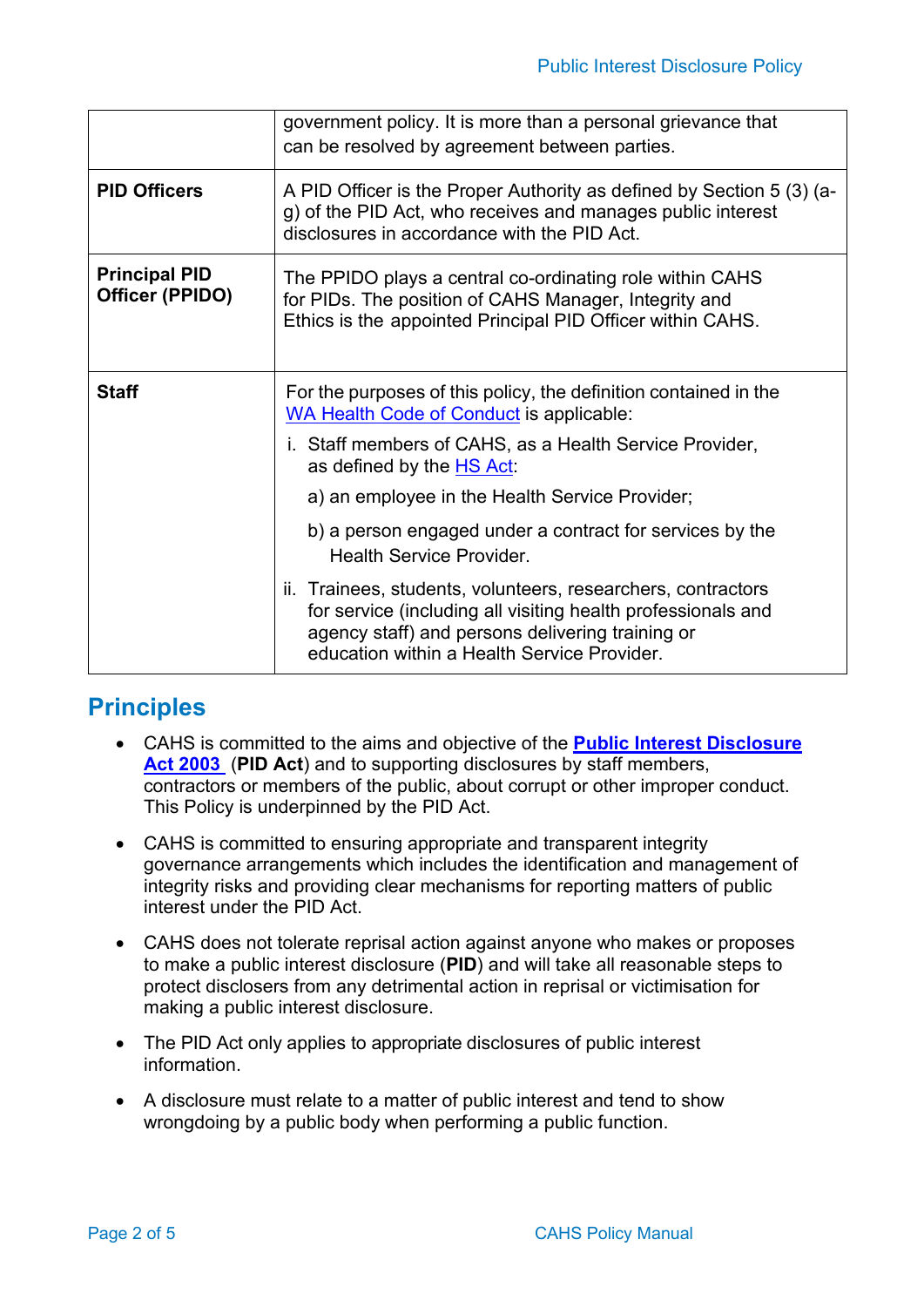- The PID Act:
	- o protects the person making the disclosure from legal or other action;
	- $\circ$  provides for the confidentiality of the identity of the person making the disclosure and a person who is the subject of a disclosure;
	- o provides remedies for acts of reprisal and victimisation that occur substantially because the person had made a disclosure.

## **Policy**

- CAHS will manage Public Interest Disclosure in accordance with the PID Act, WA Government policy, [Public Sector Standards](https://www.wa.gov.au/organisation/public-sector-commission/public-sector-standards-human-resource-management) and the [CAHS Public](https://cahs.health.wa.gov.au/%7E/media/HSPs/CAHS/Documents/About-us/Conduct/CAHSPMPublicInterestDisclosureGUIDELINE.pdf)  [Interest Disclosure \(PID\) Guidelines2](https://cahs.health.wa.gov.au/%7E/media/HSPs/CAHS/Documents/About-us/Conduct/CAHSPMPublicInterestDisclosureGUIDELINE.pdf).
- All staff making Public Interest Disclosures must do so to a CAHS PID Officer to receive the protection afforded under the PID Act.

# **CAHS PID Officers**

- The CAHS Principal PID Officer is the Manager Integrity and Ethics.
- All CAHS PID Officers must:
	- o be authorised by the Principal Executive Officer (PEO) and registered with the [Public Sector Commission;](https://www.wa.gov.au/organisation/public-sector-commission)
	- o receive training about Public Interest Disclosure; and
	- o comply with the PID Act, CAHS PID Guidelines and the Public Sector Commission's [PID Code of Conduct and Integrity,](https://www.wa.gov.au/sites/default/files/2020-05/PID%20Officers%20code%20of%20conduct%20and%20integrity.pdf) when receiving and investigating information intended as a Public Interest Disclosure.
- Depending on the nature of the disclosure it may be necessary to refer the matter toanother external oversight agency such as the [WA Crime and](https://www.ccc.wa.gov.au/)  Corruption [Commission](https://www.ccc.wa.gov.au/) and/or WA Police Force.
- Further information about PID, including a list of CAHS PID Officers, can be obtained from the CAHS [Public Interest Disclosure -](https://cahs-healthpoint.hdwa.health.wa.gov.au/integrity/info_managers_staff/Pages/Public-Interest-Disclosure.aspx) Information for [Managers and Staff](https://cahs-healthpoint.hdwa.health.wa.gov.au/integrity/info_managers_staff/Pages/Public-Interest-Disclosure.aspx) HealthPoint page.
- A list of registered CAHS PID Officers and their contact details is included in the Public Sector Commission's [PID Officer Contact Directory.](https://www.wa.gov.au/sites/default/files/2021-09/PID%20officer%20contact%20directory.pdf)

# **Public Interest Disclosure Information**

- Public Interest Disclosure information must be referred to:
	- o A Public Interest Disclosure Officer, or
	- o CAHS Manager Integrity and Ethics in the CAHS Chief Executive Office.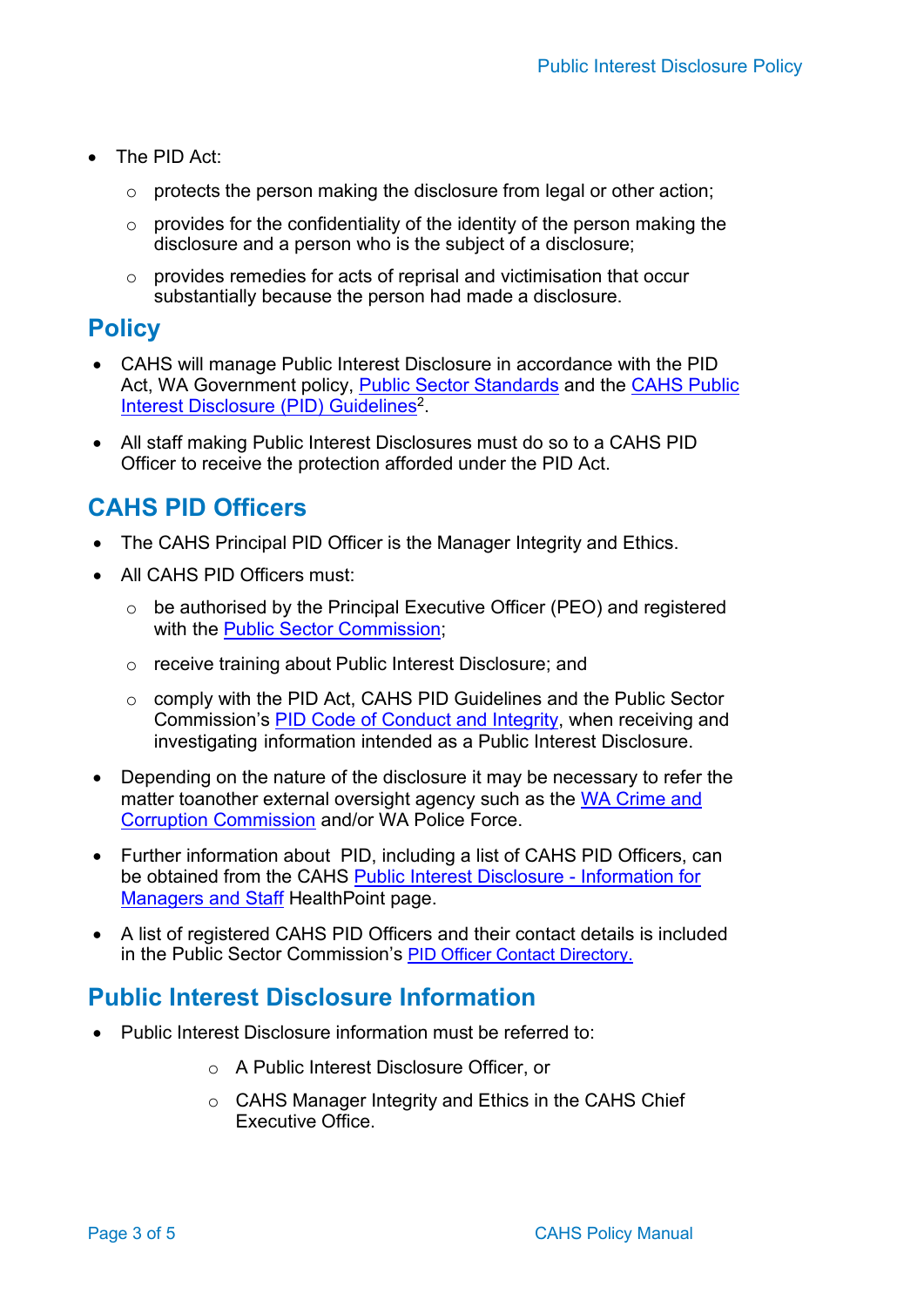- CAHS PID Guidelines are available on the [CAHS intranet](https://cahs-healthpoint.hdwa.health.wa.gov.au/Pages/default.aspx) and [CAHS](https://cahs.health.wa.gov.au/%7E/media/HSPs/CAHS/Documents/About-us/Conduct/CAHSPMPublicInterestDisclosureGUIDELINE.pdf) [internet.](https://cahs.health.wa.gov.au/%7E/media/HSPs/CAHS/Documents/About-us/Conduct/CAHSPMPublicInterestDisclosureGUIDELINE.pdf)
- For further information on PID, please refer to the Public Sector **Commission**
- The CAHS PID Guidelines outline the obligations of CAHS as a Public Authority under the PID Act.

**Related CAHS internal policies, procedures and guidelines**

Public Interest Disclosure (PID) Guidelines

**References and related external legislation, policies, and** 

1. Public Interest [Disclosure](https://www.legislation.wa.gov.au/legislation/statutes.nsf/main_mrtitle_767_homepage.html) Act 2003 (WA Public Sector Commission)

2. CAHS Public Interest Disclosure [Guidelines](https://cahs.health.wa.gov.au/%7E/media/HSPs/CAHS/Documents/About-us/Conduct/CAHSPMPublicInterestDisclosureGUIDELINE.pdf) (CAHS HealthPoint)

3. PID Officers Code of [Conduct](https://www.wa.gov.au/sites/default/files/2020-05/PID%20Officers%20code%20of%20conduct%20and%20integrity.pdf) and Integrity (WA Public Sector Commission)

**Useful resources (including related forms)**

Public Sector [Management](https://www.legislation.wa.gov.au/legislation/statutes.nsf/main_mrtitle_771_homepage.html) Act 1994 (WA Public Sector Commission)

PID Officer Contact [Directory](https://www.wa.gov.au/sites/default/files/2021-09/PID%20officer%20contact%20directory.pdf) (WA Public Sector Commission)

Corruption, Crime and [Misconduct](https://www.legislation.wa.gov.au/legislation/statutes.nsf/main_mrtitle_207_homepage.html) Act 2003 (Western Australian Legislation)

[Public Sector Commission Public Interest Disclosure Guidelines](https://www.wa.gov.au/organisation/public-sector-commission/guide-public-interest-disclosures-wa-public-authorities) (WA Public Sector Commission)

[Parliamentary Commissioner Act 1971 \(](https://www.legislation.wa.gov.au/legislation/statutes.nsf/main_mrtitle_674_homepage.html)Western Australian Legislation)

Public Interest Disclosure - [Information](https://cahs-healthpoint.hdwa.health.wa.gov.au/integrity/info_managers_staff/Pages/Public-Interest-Disclosure.aspx) for Managers and Staff (CAHS HealthPoint)

Public Sector [Commission](https://www.wa.gov.au/organisation/public-sector-commission/public-interest-disclosure-information-disclosers) - Guide for Disclosers (WA Public Sector Commission)